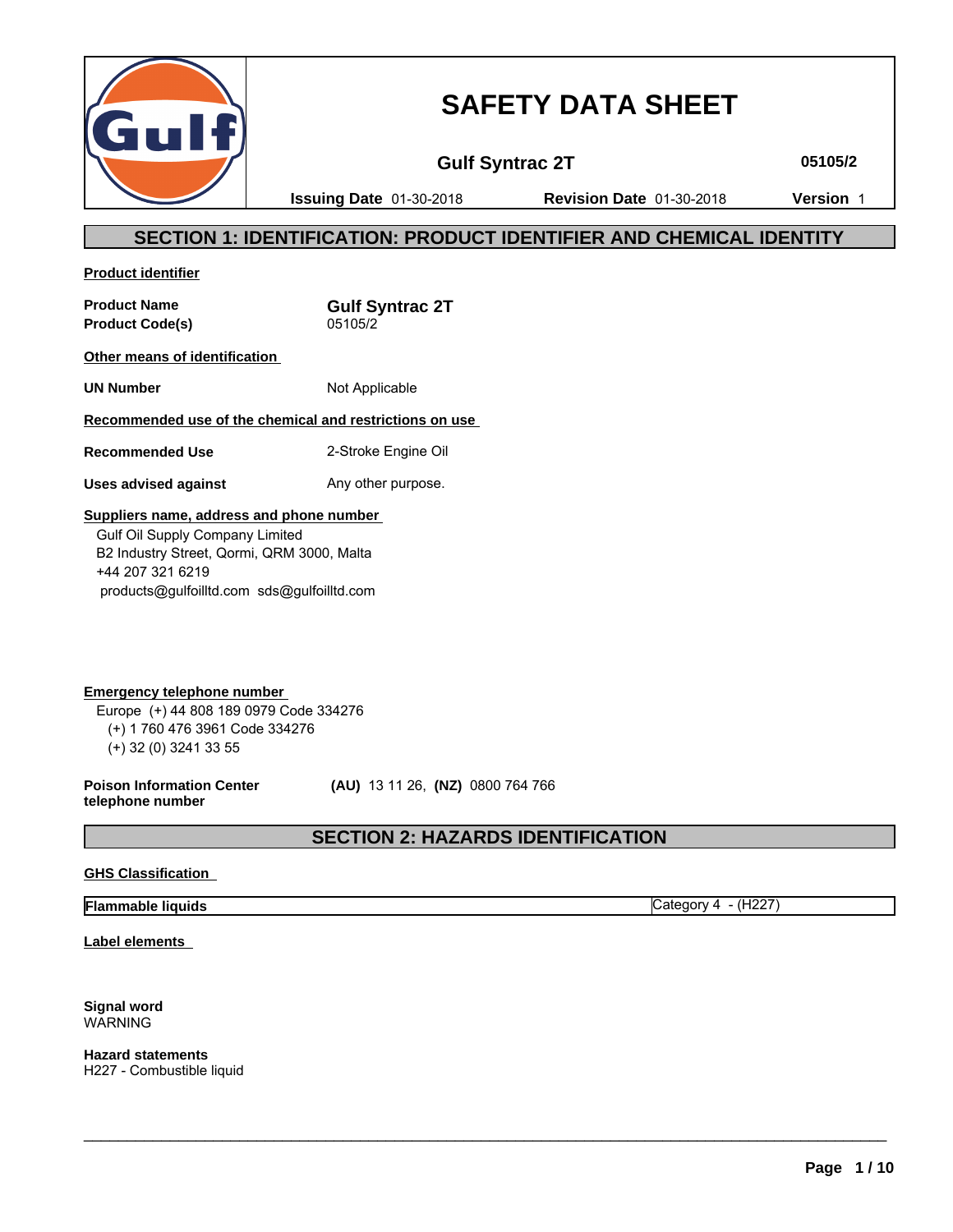#### **Precautionary Statements - Prevention**

Keep away from flames and hot surfaces. - No smoking Wear protective gloves/eye protection/face protection **Fire** In case of fire: Use CO2, dry chemical, or foam for extinction **Precautionary Statements - Storage** Store in a well-ventilated place. Keep cool **Precautionary Statements - Disposal** Dispose of contents/container to an approved waste disposal plant

#### **Other hazards**

Causes mild skin irritation

# **SECTION 3: COMPOSITION/INFORMATION ON INGREDIENTS**

 $\_$  ,  $\_$  ,  $\_$  ,  $\_$  ,  $\_$  ,  $\_$  ,  $\_$  ,  $\_$  ,  $\_$  ,  $\_$  ,  $\_$  ,  $\_$  ,  $\_$  ,  $\_$  ,  $\_$  ,  $\_$  ,  $\_$  ,  $\_$  ,  $\_$  ,  $\_$  ,  $\_$  ,  $\_$  ,  $\_$  ,  $\_$  ,  $\_$  ,  $\_$  ,  $\_$  ,  $\_$  ,  $\_$  ,  $\_$  ,  $\_$  ,  $\_$  ,  $\_$  ,  $\_$  ,  $\_$  ,  $\_$  ,  $\_$  ,

This product is a mixture. Health hazard information is based on its ingredients

| <b>Chemical name</b>                                               | CAS No | Weight-%        |
|--------------------------------------------------------------------|--------|-----------------|
| Highly refined, low viscosity base oil (Viscosity <7 cSt<br>@40°C) |        | 25% - 60%       |
| Highly refined base oil (Viscosity $>20.5$ cSt @40 $^{\circ}$ C)   |        | 10%<br>$2.5% -$ |

#### **Additional information**

Product containing mineral oil with less than 3% DMSO extract as measured by IP 346 See Section 15 for additional information on base oils.

The remaining composition is a mixture of non-classified ingredients or additives below the threshold for disclosure

# **SECTION 4: FIRST AID MEASURES**

#### **Description of first-aid measures**

| <b>General advice</b>                                       | If symptoms persist, call a physician.                                                                      |
|-------------------------------------------------------------|-------------------------------------------------------------------------------------------------------------|
| <b>Inhalation</b>                                           | Move to fresh air.                                                                                          |
| <b>Skin contact</b>                                         | Wash off immediately with soap and plenty of water. Remove and wash contaminated<br>clothing before re-use. |
| Eye contact                                                 | Rinse thoroughly with plenty of water, also under the eyelids. Keep eye wide open while<br>rinsing.         |
| Ingestion                                                   | Clean mouth with water. Drink plenty of water. Do not induce vomiting without medical<br>advice.            |
| <b>Protection of First-aiders</b>                           | Use personal protective equipment.                                                                          |
| Most important symptoms and effects, both acute and delayed |                                                                                                             |
| <b>Main Symptoms</b>                                        | None                                                                                                        |
|                                                             | Indication of immediate medical attention and special treatment needed                                      |
| Notes to physician                                          | Treat symptomatically.                                                                                      |

# **SECTION 5: FIRE FIGHTING MEASURES**

**Extinguishing media** 

#### **Suitable Extinguishing Media**

Use extinguishing measures that are appropriate to local circumstances and the surrounding environment:, Use CO2, dry chemical,

 $\_$  ,  $\_$  ,  $\_$  ,  $\_$  ,  $\_$  ,  $\_$  ,  $\_$  ,  $\_$  ,  $\_$  ,  $\_$  ,  $\_$  ,  $\_$  ,  $\_$  ,  $\_$  ,  $\_$  ,  $\_$  ,  $\_$  ,  $\_$  ,  $\_$  ,  $\_$  ,  $\_$  ,  $\_$  ,  $\_$  ,  $\_$  ,  $\_$  ,  $\_$  ,  $\_$  ,  $\_$  ,  $\_$  ,  $\_$  ,  $\_$  ,  $\_$  ,  $\_$  ,  $\_$  ,  $\_$  ,  $\_$  ,  $\_$  ,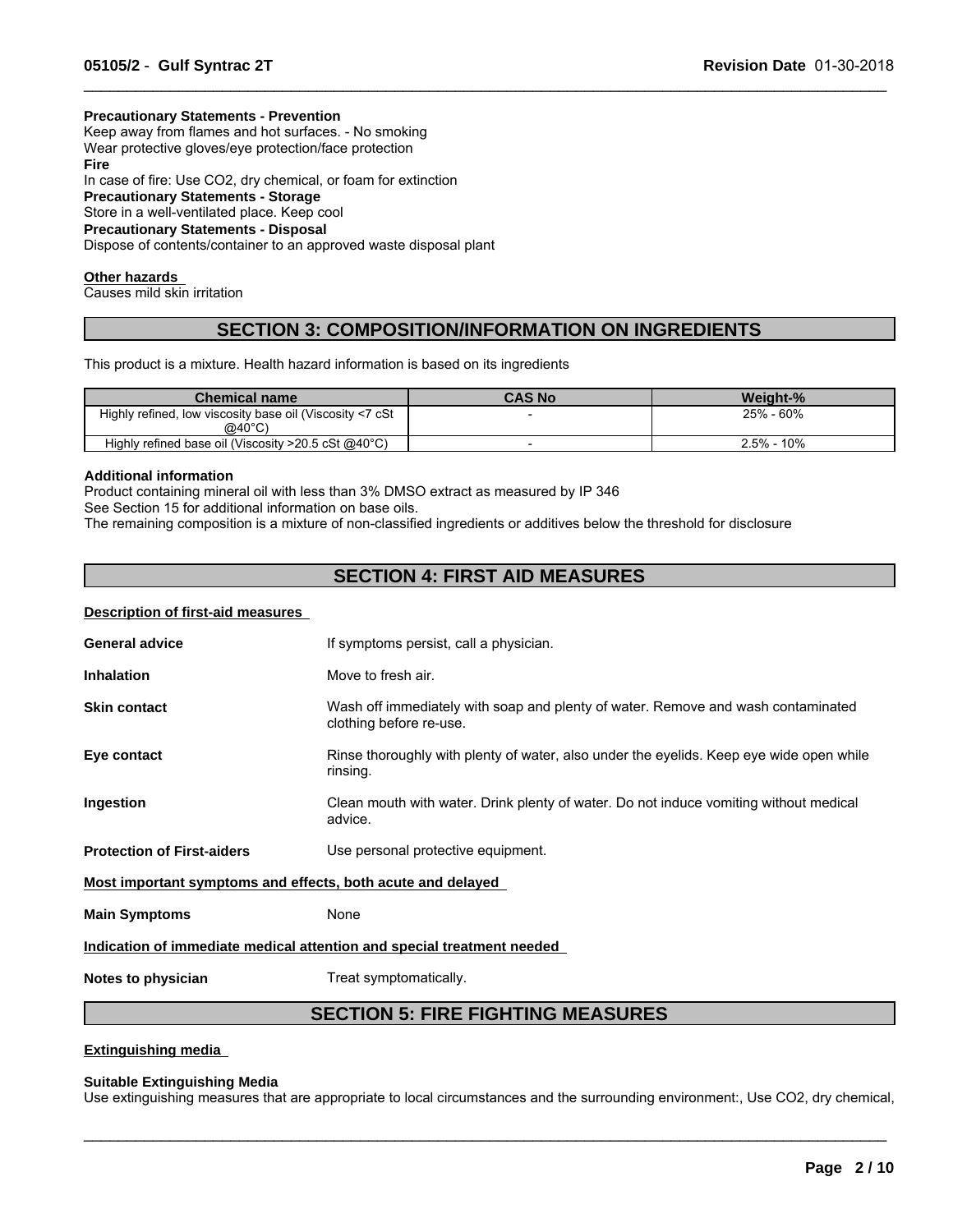or foam, Water spray or fog, Cool containers / tanks with water spray

#### **Extinguishing media which shall not be used for safety reasons**

Do not use a solid water stream as it may scatter and spread fire

#### **Specific hazards arising from the chemical**

Thermal decomposition can lead to release of irritating gases and vapors. Carbon monoxide, carbon dioxide and unburned hydrocarbons (smoke). In the event of fire and/or explosion do not breathe fumes. This material creates a fire hazard because it floats on water.

 $\_$  ,  $\_$  ,  $\_$  ,  $\_$  ,  $\_$  ,  $\_$  ,  $\_$  ,  $\_$  ,  $\_$  ,  $\_$  ,  $\_$  ,  $\_$  ,  $\_$  ,  $\_$  ,  $\_$  ,  $\_$  ,  $\_$  ,  $\_$  ,  $\_$  ,  $\_$  ,  $\_$  ,  $\_$  ,  $\_$  ,  $\_$  ,  $\_$  ,  $\_$  ,  $\_$  ,  $\_$  ,  $\_$  ,  $\_$  ,  $\_$  ,  $\_$  ,  $\_$  ,  $\_$  ,  $\_$  ,  $\_$  ,  $\_$  ,

#### **Hazardous decomposition products**

Incomplete combustion and thermolysis produces potentially toxic gases such as carbon monoxide and carbon dioxide

#### **Advice for firefighters**

#### **Special protective equipment for fire-fighters**

As in any fire, wear self-contained breathing apparatus pressure-demand, MSHA/NIOSH (approved or equivalent) and full protective gear

### **SECTION 6: ACCIDENTAL RELEASE MEASURES**

#### **Personal precautions, protective equipment and emergency procedures**

Remove all sources of ignition. Ensure adequate ventilation.

**Advice for non-emergency personnel** Material can create slippery conditions.

**Advice for emergency responders** For personal protection see section 8.

#### **Environmental precautions**

Prevent further leakage or spillage if safe to do so. Do not flush into surface water or sanitary sewer system.

#### **Methods and materials for containment and cleaning up**

Soak up with inert absorbent material (e.g. sand, silica gel, acid binder, universal binder, sawdust). Dike to collect large liquid spills.

#### **Reference to other sections**

See Section 8/12/13 for additional information

## **SECTION 7: HANDLING AND STORAGE**

#### **Precautions for safe handling**

Ensure adequate ventilation. Do not eat, drink or smoke when using this product. Handle in accordance with good industrial hygiene and safety practice.

#### **Conditions for safe storage, including any incompatibilities**

#### **Technical measures/Storage conditions**

Keep containers tightly closed in a dry, cool and well-ventilated place. Keep away from open flames, hot surfaces and sources of ignition.

 $\_$  ,  $\_$  ,  $\_$  ,  $\_$  ,  $\_$  ,  $\_$  ,  $\_$  ,  $\_$  ,  $\_$  ,  $\_$  ,  $\_$  ,  $\_$  ,  $\_$  ,  $\_$  ,  $\_$  ,  $\_$  ,  $\_$  ,  $\_$  ,  $\_$  ,  $\_$  ,  $\_$  ,  $\_$  ,  $\_$  ,  $\_$  ,  $\_$  ,  $\_$  ,  $\_$  ,  $\_$  ,  $\_$  ,  $\_$  ,  $\_$  ,  $\_$  ,  $\_$  ,  $\_$  ,  $\_$  ,  $\_$  ,  $\_$  ,

**Incompatible materials** Oxidizing agent

#### **Recommended Use** 2-Stroke Engine Oil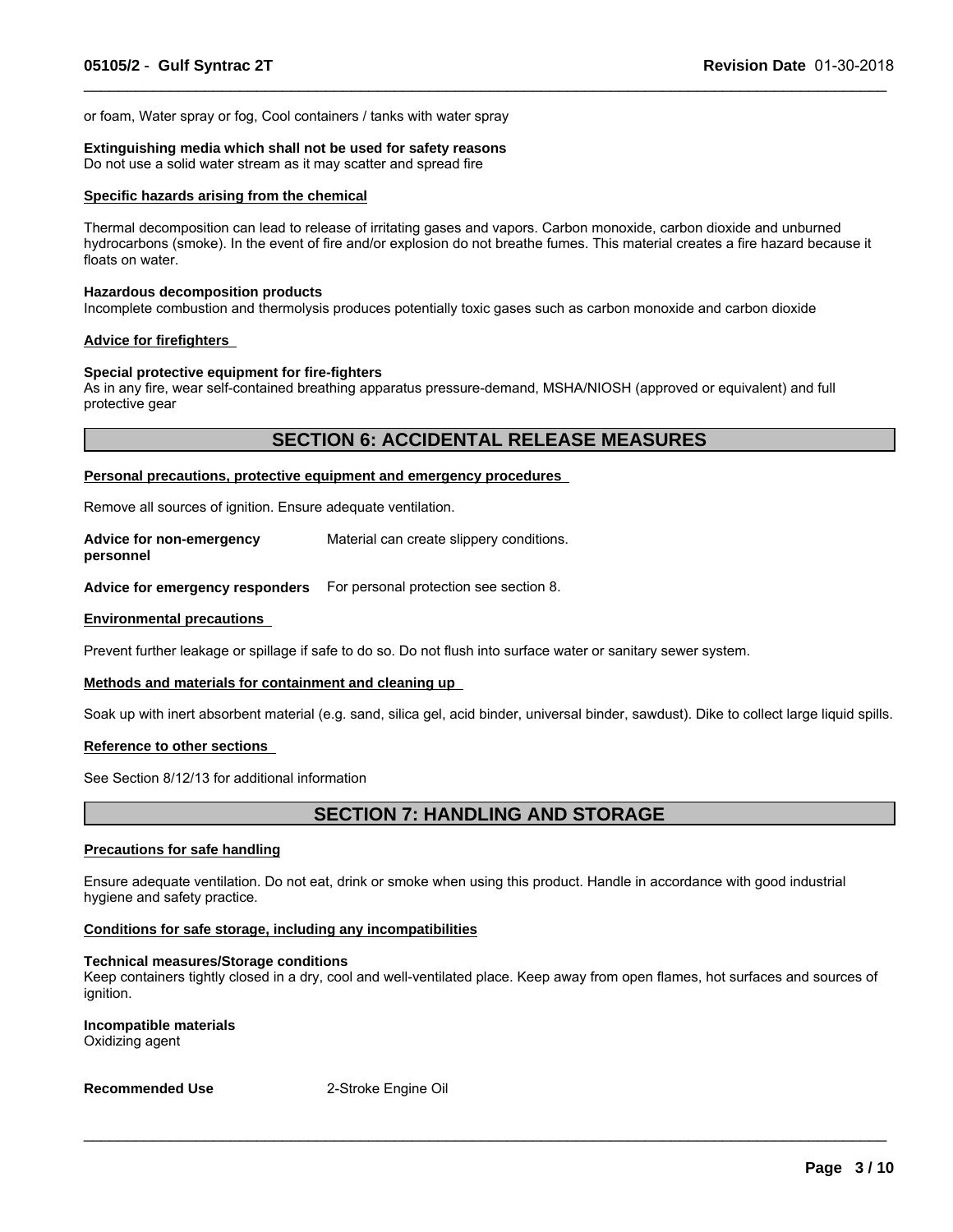# **SECTION 8: EXPOSURE CONTROLS/PERSONAL PROTECTION**

 $\_$  ,  $\_$  ,  $\_$  ,  $\_$  ,  $\_$  ,  $\_$  ,  $\_$  ,  $\_$  ,  $\_$  ,  $\_$  ,  $\_$  ,  $\_$  ,  $\_$  ,  $\_$  ,  $\_$  ,  $\_$  ,  $\_$  ,  $\_$  ,  $\_$  ,  $\_$  ,  $\_$  ,  $\_$  ,  $\_$  ,  $\_$  ,  $\_$  ,  $\_$  ,  $\_$  ,  $\_$  ,  $\_$  ,  $\_$  ,  $\_$  ,  $\_$  ,  $\_$  ,  $\_$  ,  $\_$  ,  $\_$  ,  $\_$  ,

#### **Control parameters**

#### **Exposure Limits**

| <b>Chemical name</b>                          | Australia | New Zealand                  | New Zealand - Biological Exposure<br>Indices (BEI) |
|-----------------------------------------------|-----------|------------------------------|----------------------------------------------------|
| Highly refined, low viscosity base oil        |           | TWA: $5 \text{ mg/m}^3$      |                                                    |
| (Viscosity <7 cSt @40 $^{\circ}$ C)           |           | $STEL: 10$ ma/m <sup>3</sup> |                                                    |
| Highly refined base oil (Viscosity >20.5 cSt) |           | TWA: $5 \text{ mg/m}^3$      |                                                    |
| $@40^{\circ}$ C)                              |           | STEL: $10 \text{ mg/m}^3$    |                                                    |

*Australia - Workplace Exposure Standards for Airborne Contaminants. New Zealand - Workplace Exposure Standards and Biological Exposure Indices.*

| <b>Chemical name</b>                                   | <b>RCP OEL</b>                              | <b>Manufacturer</b> |
|--------------------------------------------------------|---------------------------------------------|---------------------|
| Hydrocarbons, C11-C14, n-alkanes, isoalkanes, cyclics, | RCP C9-C15 aliphatics: 600mg/m <sup>3</sup> |                     |
| <2% aromatics                                          |                                             |                     |
| <b>NOT AVAILABLE</b>                                   |                                             |                     |

#### **Appropriate engineering controls**

| <b>Engineering controls</b> | Ensure adequate ventilation, especially in confined areas. |  |
|-----------------------------|------------------------------------------------------------|--|
|-----------------------------|------------------------------------------------------------|--|

#### **Individual protection measures, such as personal protective equipment**

| Eye/face protection<br>Skin and body protection<br><b>Hand Protection</b> | Safety glasses with side-shields.<br>Long sleeved clothing.<br>Protective gloves. Please observe the instructions regarding permeability and breakthrough<br>time which are provided by the supplier of the gloves. Also take into consideration the<br>specific local conditions under which the product is used, such as the danger of cuts,<br>abrasion. |
|---------------------------------------------------------------------------|-------------------------------------------------------------------------------------------------------------------------------------------------------------------------------------------------------------------------------------------------------------------------------------------------------------------------------------------------------------|
| <b>Respiratory protection</b>                                             | No special protective equipment required. In case of mist, spray or aerosol exposure wear<br>suitable personal respiratory protection and protective suit.                                                                                                                                                                                                  |
| <b>Hygiene measures</b>                                                   | Do not eat, drink or smoke when using this product. Handle in accordance with good<br>industrial hygiene and safety practice.                                                                                                                                                                                                                               |
| <b>Environmental Exposure Controls</b><br>Thermal hazards                 | No special environmental precautions required.<br>None under normal use conditions                                                                                                                                                                                                                                                                          |

# **SECTION 9: PHYSICAL AND CHEMICAL PROPERTIES**

 $\_$  ,  $\_$  ,  $\_$  ,  $\_$  ,  $\_$  ,  $\_$  ,  $\_$  ,  $\_$  ,  $\_$  ,  $\_$  ,  $\_$  ,  $\_$  ,  $\_$  ,  $\_$  ,  $\_$  ,  $\_$  ,  $\_$  ,  $\_$  ,  $\_$  ,  $\_$  ,  $\_$  ,  $\_$  ,  $\_$  ,  $\_$  ,  $\_$  ,  $\_$  ,  $\_$  ,  $\_$  ,  $\_$  ,  $\_$  ,  $\_$  ,  $\_$  ,  $\_$  ,  $\_$  ,  $\_$  ,  $\_$  ,  $\_$  ,

#### **Information on basic physical and chemical properties**

| <b>Physical state</b><br>Odor    | liquid<br>Slight        | Appearance<br><b>Odor threshold</b> | clear Red<br>Not Determined |
|----------------------------------|-------------------------|-------------------------------------|-----------------------------|
| Property                         | Values                  |                                     | Remarks                     |
| рH                               | $= 7$                   |                                     |                             |
| Melting point / freezing point   | $<$ -24 °C / $<$ -11 °F |                                     |                             |
| Boiling point / boiling range    | $> 176$ °C / $> 349$ °F |                                     |                             |
| <b>Flash point</b>               | $> 90$ °C / $> 194$ °F  |                                     | ASTM D 92                   |
| <b>Evaporation rate</b>          | Not Determined          |                                     |                             |
| Flammability (solid, gas)        | Not Determined          |                                     |                             |
| <b>Flammability Limit in Air</b> |                         |                                     |                             |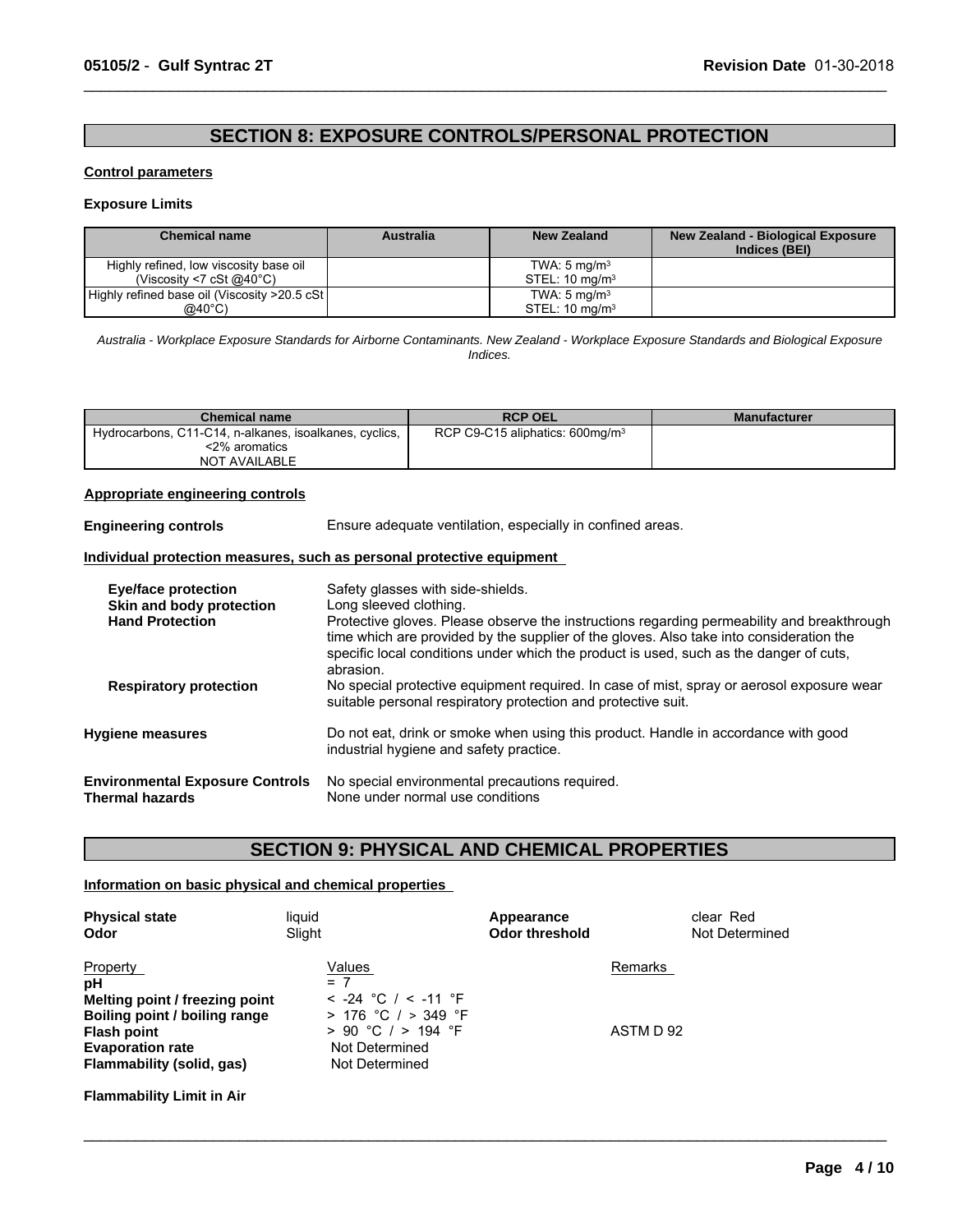| <b>Upper flammability limit:</b><br>Lower flammability limit:                                                                                                                                                                                                                    | 7%<br>0.6%                                                                                                                                                      |     |
|----------------------------------------------------------------------------------------------------------------------------------------------------------------------------------------------------------------------------------------------------------------------------------|-----------------------------------------------------------------------------------------------------------------------------------------------------------------|-----|
| Vapor pressure<br>Vapor density<br><b>Relative density</b><br>Solubility(ies)<br><b>Partition coefficient</b><br><b>Autoignition temperature</b><br><b>Decomposition temperature</b><br><b>Kinematic viscosity</b><br><b>Explosive properties</b><br><b>Oxidizing Properties</b> | 0.04<br>Not Determined<br>0.87<br>Insoluble in water<br>Not Determined<br>210 °C / 410 °F<br>$> 210$ °C<br>61.5 cSt @ 40 °C<br>Not applicable<br>Not applicable | kPa |
| <b>Other Information</b>                                                                                                                                                                                                                                                         |                                                                                                                                                                 |     |
| Viscosity, kinematic (100°C)<br><b>Pour Point</b><br>VOC Content (ASTM E-1868-10)<br><b>VOC content</b>                                                                                                                                                                          | 8.3 cSt @ 100°C<br>Not Determined<br>Not Determined<br>Not Determined                                                                                           |     |

# **SECTION 10: STABILITY AND REACTIVITY**

 $\_$  ,  $\_$  ,  $\_$  ,  $\_$  ,  $\_$  ,  $\_$  ,  $\_$  ,  $\_$  ,  $\_$  ,  $\_$  ,  $\_$  ,  $\_$  ,  $\_$  ,  $\_$  ,  $\_$  ,  $\_$  ,  $\_$  ,  $\_$  ,  $\_$  ,  $\_$  ,  $\_$  ,  $\_$  ,  $\_$  ,  $\_$  ,  $\_$  ,  $\_$  ,  $\_$  ,  $\_$  ,  $\_$  ,  $\_$  ,  $\_$  ,  $\_$  ,  $\_$  ,  $\_$  ,  $\_$  ,  $\_$  ,  $\_$  ,

#### **Reactivity**

None under normal use conditions

#### **Chemical stability**

Stable under normal conditions

#### **Possibility of hazardous reactions**

None under normal use conditions

#### **Conditions to avoid**

Keep away from open flames, hot surfaces and sources of ignition, Extremes of temperature and direct sunlight

#### **Incompatible materials**

Oxidizing agent

#### **Hazardous decomposition products**

Incomplete combustion and thermolysis produces potentially toxic gases such as carbon monoxide and carbon dioxide.

# **SECTION 11: TOXICOLOGICAL INFORMATION**

 $\_$  ,  $\_$  ,  $\_$  ,  $\_$  ,  $\_$  ,  $\_$  ,  $\_$  ,  $\_$  ,  $\_$  ,  $\_$  ,  $\_$  ,  $\_$  ,  $\_$  ,  $\_$  ,  $\_$  ,  $\_$  ,  $\_$  ,  $\_$  ,  $\_$  ,  $\_$  ,  $\_$  ,  $\_$  ,  $\_$  ,  $\_$  ,  $\_$  ,  $\_$  ,  $\_$  ,  $\_$  ,  $\_$  ,  $\_$  ,  $\_$  ,  $\_$  ,  $\_$  ,  $\_$  ,  $\_$  ,  $\_$  ,  $\_$  ,

#### **Information on the likely routes of exposure**

#### **Product Information - Principle Routes of Exposure**

| <b>Inhalation</b>   | None known           |
|---------------------|----------------------|
| Eye contact         | None known           |
| <b>Skin contact</b> | Mild skin irritation |
| Ingestion           | None known           |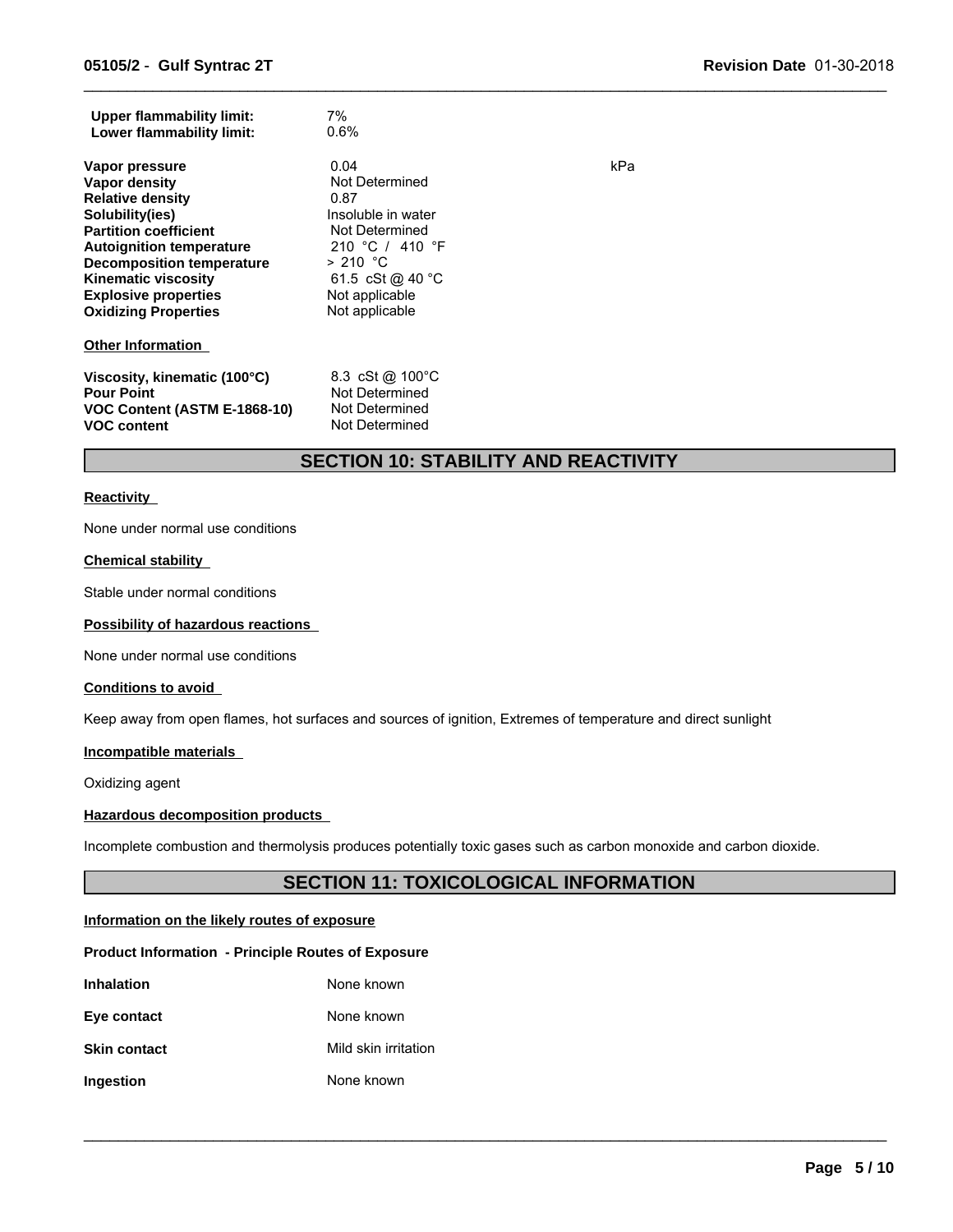#### **Numerical measures of toxicity - Product Information**

| <b>ATEmix (oral)</b>   | >2000 mg/kg |
|------------------------|-------------|
| <b>ATEmix (dermal)</b> | >2000 mg/kg |

#### **Acute toxicity - Product Information**

Product does not present an acute toxicity hazard based on known or supplied information.

#### **Acute toxicity - Component Information**

| <b>Chemical name</b>                                                          | Oral LD50   | Dermal LD50 | <b>Inhalation LC50</b> |
|-------------------------------------------------------------------------------|-------------|-------------|------------------------|
| Highly refined, low viscosity base oil<br>(Viscosity <7 cSt @40 $^{\circ}$ C) | >2000 mg/kg | >2000 mg/kg |                        |
| Highly refined base oil (Viscosity<br>$>20.5 \text{ cSt}$ @ 40 °C)            | >2000 mg/kg | >2000 mg/kg |                        |

 $\_$  ,  $\_$  ,  $\_$  ,  $\_$  ,  $\_$  ,  $\_$  ,  $\_$  ,  $\_$  ,  $\_$  ,  $\_$  ,  $\_$  ,  $\_$  ,  $\_$  ,  $\_$  ,  $\_$  ,  $\_$  ,  $\_$  ,  $\_$  ,  $\_$  ,  $\_$  ,  $\_$  ,  $\_$  ,  $\_$  ,  $\_$  ,  $\_$  ,  $\_$  ,  $\_$  ,  $\_$  ,  $\_$  ,  $\_$  ,  $\_$  ,  $\_$  ,  $\_$  ,  $\_$  ,  $\_$  ,  $\_$  ,  $\_$  ,

#### **Delayed and immediate effects as well as chronic effects from short and long-term exposure**

| <b>Skin corrosion/irritation</b>                                                      | Mild skin irritant. Based on available data, the classification criteria are not met.                                                  |
|---------------------------------------------------------------------------------------|----------------------------------------------------------------------------------------------------------------------------------------|
| Serious eye damage/eye irritation                                                     | Based on available data, the classification criteria are not met.                                                                      |
| <b>Sensitization</b><br><b>Respiratory Sensitization</b><br><b>Skin sensitization</b> | Based on available data, the classification criteria are not met.<br>Based on available data, the classification criteria are not met. |
| Germ cell mutagenicity                                                                | Based on available data, the classification criteria are not met.                                                                      |
| Carcinogenicity                                                                       | Based on available data, the classification criteria are not met.                                                                      |
| <b>Reproductive toxicity</b>                                                          | Based on available data, the classification criteria are not met.                                                                      |
| Specific target organ systemic<br>toxicity (single exposure)                          | Based on available data, the classification criteria are not met                                                                       |
| Specific target organ systemic<br>toxicity (repeated exposure)                        | Based on available data, the classification criteria are not met                                                                       |
| <b>Aspiration hazard</b>                                                              | Based on available data, the classification criteria are not met.                                                                      |
| <b>Exposure levels</b>                                                                | See section 8 for more information                                                                                                     |
| Interactive effects                                                                   | None known                                                                                                                             |

# **SECTION 12: ECOLOGICAL INFORMATION**

#### **Toxicity**

No special environmental measures are necessary

| <b>Chemical name</b>                                   | Algae/aguatic plants | <b>Fish</b>     | Toxicitv to<br>microorganisms | Crustacea       |
|--------------------------------------------------------|----------------------|-----------------|-------------------------------|-----------------|
| Highly refined base oil<br> Viscosity > 20.5 cSt @40°C | >100: 72 h mg/L      | >100: 96 h mg/L |                               | >100: 48 h ma/L |

 $\_$  , and the contribution of the contribution of the contribution of the contribution of the contribution of  $\mathcal{L}_\text{max}$ 

### **Persistence and degradability**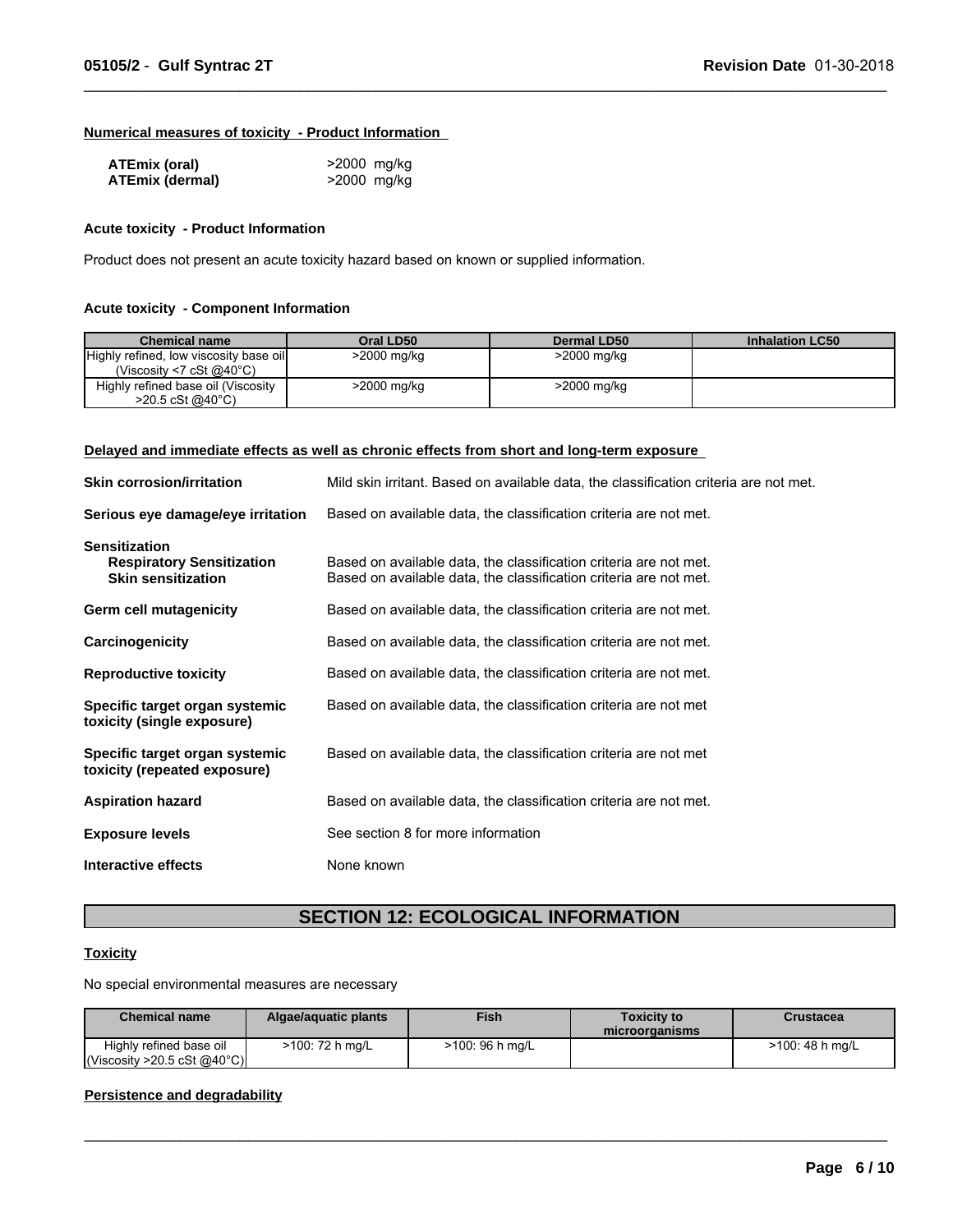The product is not readily biodegradable, but it can be degraded by micro-organisms, it is regarded as being inherently biodegradable.

 $\_$  ,  $\_$  ,  $\_$  ,  $\_$  ,  $\_$  ,  $\_$  ,  $\_$  ,  $\_$  ,  $\_$  ,  $\_$  ,  $\_$  ,  $\_$  ,  $\_$  ,  $\_$  ,  $\_$  ,  $\_$  ,  $\_$  ,  $\_$  ,  $\_$  ,  $\_$  ,  $\_$  ,  $\_$  ,  $\_$  ,  $\_$  ,  $\_$  ,  $\_$  ,  $\_$  ,  $\_$  ,  $\_$  ,  $\_$  ,  $\_$  ,  $\_$  ,  $\_$  ,  $\_$  ,  $\_$  ,  $\_$  ,  $\_$  ,

#### **Bioaccumulative potential**

No information available

#### **Mobility**

The product is insoluble and floats on water

#### **Other adverse effects**

None known

### **SECTION 13: DISPOSAL CONSIDERATIONS**

#### **Safe handling and disposal methods**

Dispose of in accordance with local regulations

#### **Disposal of any contaminated packaging**

Empty containers should be taken to an approved waste handling site for recycling or disposal. Observe all label precautions until container is cleaned, reconditioned or destroyed.

#### **Environmental regulations**

No information available

### **SECTION 14: TRANSPORT INFORMATION**

ADG Not requiated

**IMDG** Not regulated

**IATA** Not regulated

### **SECTION 15: REGULATORY INFORMATION**

 $\_$  ,  $\_$  ,  $\_$  ,  $\_$  ,  $\_$  ,  $\_$  ,  $\_$  ,  $\_$  ,  $\_$  ,  $\_$  ,  $\_$  ,  $\_$  ,  $\_$  ,  $\_$  ,  $\_$  ,  $\_$  ,  $\_$  ,  $\_$  ,  $\_$  ,  $\_$  ,  $\_$  ,  $\_$  ,  $\_$  ,  $\_$  ,  $\_$  ,  $\_$  ,  $\_$  ,  $\_$  ,  $\_$  ,  $\_$  ,  $\_$  ,  $\_$  ,  $\_$  ,  $\_$  ,  $\_$  ,  $\_$  ,  $\_$  ,

#### **Safety, health and environmental regulations/legislation specific for the substance or mixture**

#### **National regulations**

#### **Australia**

Model Work Health and Safety Regulations (2016). Preparation of Safety Data Sheets for Hazardous Chemicals Code of Practice (2011).

**Standard for Uniform Scheduling of Medicines and Poisons (SUSMP)** No poisons schedule number allocated

#### **New Zealand**

Hazardous Substances Regulation 2001.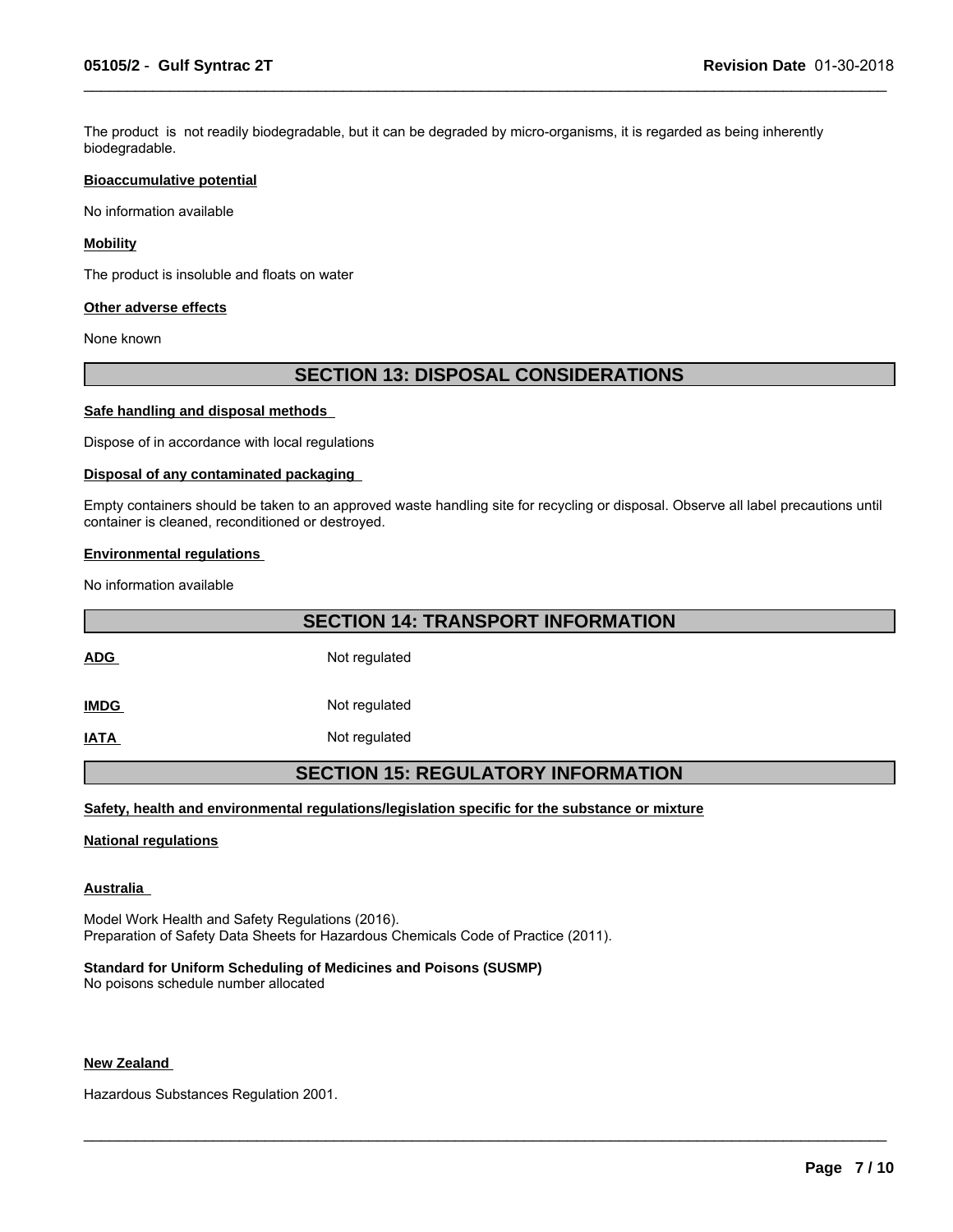**HSNO Approval Number: HSNO Hazard Classification:** 6.3B

**New Zealand**<br> **HSNO Approval Number:**<br>
HSR002602 HSR002605

 $\_$  ,  $\_$  ,  $\_$  ,  $\_$  ,  $\_$  ,  $\_$  ,  $\_$  ,  $\_$  ,  $\_$  ,  $\_$  ,  $\_$  ,  $\_$  ,  $\_$  ,  $\_$  ,  $\_$  ,  $\_$  ,  $\_$  ,  $\_$  ,  $\_$  ,  $\_$  ,  $\_$  ,  $\_$  ,  $\_$  ,  $\_$  ,  $\_$  ,  $\_$  ,  $\_$  ,  $\_$  ,  $\_$  ,  $\_$  ,  $\_$  ,  $\_$  ,  $\_$  ,  $\_$  ,  $\_$  ,  $\_$  ,  $\_$  ,

#### **International Regulations**

**Ozone-depleting substances (ODS)** Not applicable

**Persistent Organic Pollutants** Not applicable

**Chemicals Subject to Prior Informed Consent (PIC)** Not applicable

#### **International Inventories**

 **TSCA** - United States Toxic Substances Control Act Section 8(b) Inventory All ingredients are on the inventory or exempt from listing

 **DSL/NDSL** - Canadian Domestic Substances List/Non-Domestic Substances List All ingredients are on the inventory or exempt from listing

 **AICS** - Australian Inventory of Chemical Substances All ingredients are on the inventory or exempt from listing

 **PICCS** - Philippines Inventory of Chemicals and Chemical Substances All ingredients are on the inventory or exempt from listing

 **KECL** - Korean Existing and Evaluated Chemical Substances All ingredients are on the inventory or exempt from listing

 **IECSC** - China Inventory of Existing Chemical Substances All ingredients are on the inventory or exempt from listing

 **ENCS** - Japan Existing and New Chemical Substances All ingredients are on the inventory or exempt from listing

 **TCSI** - Taiwan National Existing Chemical Inventory Contact supplier for inventory compliance status

 **NZIoC** - New Zealand Inventory of Chemicals All ingredients are on the inventory or exempt from listing

#### **Other Information**

**The highly refined base oil (Viscosity >20.5 cSt @40°C) contains one or more substance with the following CAS/EC numbers:**

| <b>Chemical name</b>                                      | <b>CAS No</b> | EC-No     |
|-----------------------------------------------------------|---------------|-----------|
| Distillates (petroleum), solvent-refined heavy paraffinic | 64741-88-4    | 265-090-8 |
| Distillates (petroleum), solvent-refined light paraffinic | 64741-89-5    | 265-091-3 |
| Residual oils (petroleum), solvent deasphalted            | 64741-95-3    | 265-096-0 |
| Distillates (petroleum), solvent-refined heavy naphthenic | 64741-96-4    | 265-097-6 |

 $\_$  ,  $\_$  ,  $\_$  ,  $\_$  ,  $\_$  ,  $\_$  ,  $\_$  ,  $\_$  ,  $\_$  ,  $\_$  ,  $\_$  ,  $\_$  ,  $\_$  ,  $\_$  ,  $\_$  ,  $\_$  ,  $\_$  ,  $\_$  ,  $\_$  ,  $\_$  ,  $\_$  ,  $\_$  ,  $\_$  ,  $\_$  ,  $\_$  ,  $\_$  ,  $\_$  ,  $\_$  ,  $\_$  ,  $\_$  ,  $\_$  ,  $\_$  ,  $\_$  ,  $\_$  ,  $\_$  ,  $\_$  ,  $\_$  ,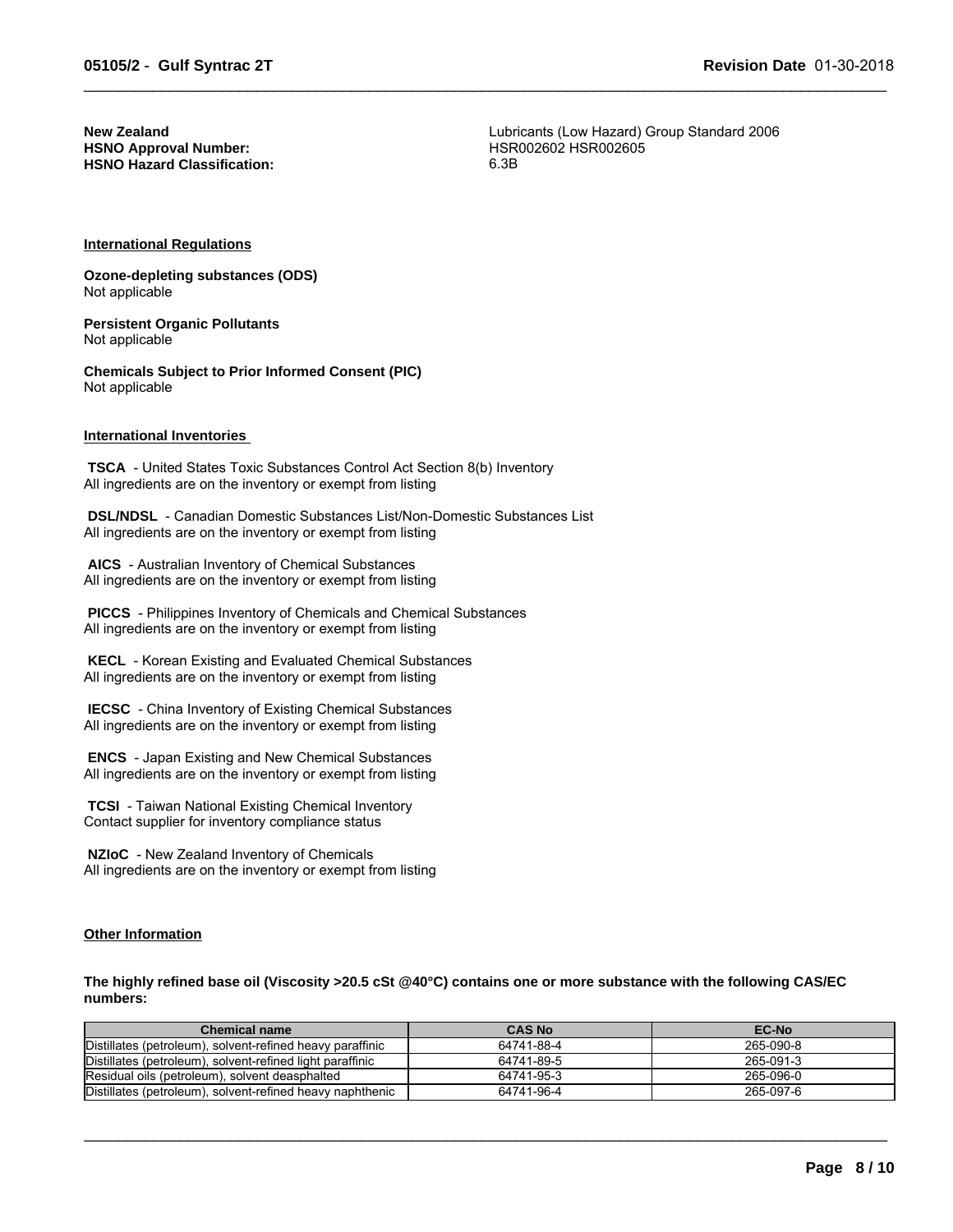| 64741-97-5 | 265-098-1 |
|------------|-----------|
| 64742-01-4 | 265-101-6 |
| 64742-52-5 | 265-155-0 |
| 64742-53-6 | 265-156-6 |
| 64742-54-7 | 265-157-1 |
| 64742-55-8 | 265-158-7 |
| 64742-56-9 | 265-159-2 |
| 64742-57-0 | 265-160-8 |
| 64742-58-1 | 265-161-3 |
| 64742-62-7 | 265-166-0 |
| 64742-65-0 | 265-169-7 |
| 64742-70-7 | 265-174-4 |
| 64742-71-8 | 265-176-5 |
| 72623-83-7 | 276-735-8 |
| 72623-85-9 | 276-736-3 |
| 72623-86-0 | 276-737-9 |
| 72623-87-1 | 276-738-4 |
| 74869-22-0 | 278-012-2 |
| 8042-47-5  | 232-455-8 |
|            |           |

 $\_$  ,  $\_$  ,  $\_$  ,  $\_$  ,  $\_$  ,  $\_$  ,  $\_$  ,  $\_$  ,  $\_$  ,  $\_$  ,  $\_$  ,  $\_$  ,  $\_$  ,  $\_$  ,  $\_$  ,  $\_$  ,  $\_$  ,  $\_$  ,  $\_$  ,  $\_$  ,  $\_$  ,  $\_$  ,  $\_$  ,  $\_$  ,  $\_$  ,  $\_$  ,  $\_$  ,  $\_$  ,  $\_$  ,  $\_$  ,  $\_$  ,  $\_$  ,  $\_$  ,  $\_$  ,  $\_$  ,  $\_$  ,  $\_$  ,

#### **The highly refined, low viscosity base oil (Viscosity <7 cSt @40°C) contains one or more substance with the following CAS/EC numbers:**

| <b>Chemical name</b>                                                    | <b>CAS No</b> | <b>EC-No</b>    |
|-------------------------------------------------------------------------|---------------|-----------------|
| Distillates (petroleum), hydrotreated heavy paraffinic                  | 63742-54-7    | 265-157-1       |
| Distillates (petroleum), hydrotreated light                             | 64742-47-8    | 265-149-8       |
| Distillates (petroleum), hydrotreated light naphthenic                  | 64742-53-6    | 265-156-6       |
| Distillates (petroleum), hydrotreated light paraffinic                  | 64742-55-8    | 265-158-7       |
| Distillates (petroleum), solvent-dewaxed light paraffinic               | 64742-56-9    | 265-159-2       |
| Distillates (petroleum), solvent-dewaxed heavy paraffinic               | 64742-65-0    | 265-169-7       |
| Distillates (petroleum), hydrodesulfurized middle                       | 64742-80-9    | 265-183-3       |
| Dec-1-ene, dimers, hydrogenated                                         | 68649-11-6    | 500-228-5       |
| Hydrocarbons, C11-C14, n-alkanes, isoalkanes, cyclics,<br>k2% aromatics | NOT AVAILABLE | $926 - 141 - 6$ |

## **SECTION 16: OTHER INFORMATION**

| <b>Issuing Date</b>  | 01-30-2018      |
|----------------------|-----------------|
| <b>Revision Date</b> | 01-30-2018      |
| <b>Revision Note</b> | Initial Release |

#### **Key or legend to abbreviations and acronyms used in the safety data sheet**

| TWA                                                                 | Time weighted average | <b>STEL</b>  | Short term exposure limit |  |
|---------------------------------------------------------------------|-----------------------|--------------|---------------------------|--|
| Ceiling                                                             | Maximum limit value:  | $(s)$ - Skin | Skin designation          |  |
|                                                                     | Sensitizers           |              | Carcinogen                |  |
| STOT SE - Specific target organ systemic tovicity (Single exposure) |                       |              |                           |  |

STOT SE - Specific target organ systemic toxicity (Single exposure) STOT RE - Specific target organ systemic toxicity (repeated exposure)

VOC - Volatile organic compounds

#### **Disclaimer**

**The information provided in this Safety Data Sheet is correct to the best of our knowledge, information and belief at the date of its publication. The information given is designed only as a guidance for safe handling, use, processing, storage, transportation, disposal and release and is not to be considered a warranty or quality specification. The information**

 $\_$  ,  $\_$  ,  $\_$  ,  $\_$  ,  $\_$  ,  $\_$  ,  $\_$  ,  $\_$  ,  $\_$  ,  $\_$  ,  $\_$  ,  $\_$  ,  $\_$  ,  $\_$  ,  $\_$  ,  $\_$  ,  $\_$  ,  $\_$  ,  $\_$  ,  $\_$  ,  $\_$  ,  $\_$  ,  $\_$  ,  $\_$  ,  $\_$  ,  $\_$  ,  $\_$  ,  $\_$  ,  $\_$  ,  $\_$  ,  $\_$  ,  $\_$  ,  $\_$  ,  $\_$  ,  $\_$  ,  $\_$  ,  $\_$  ,